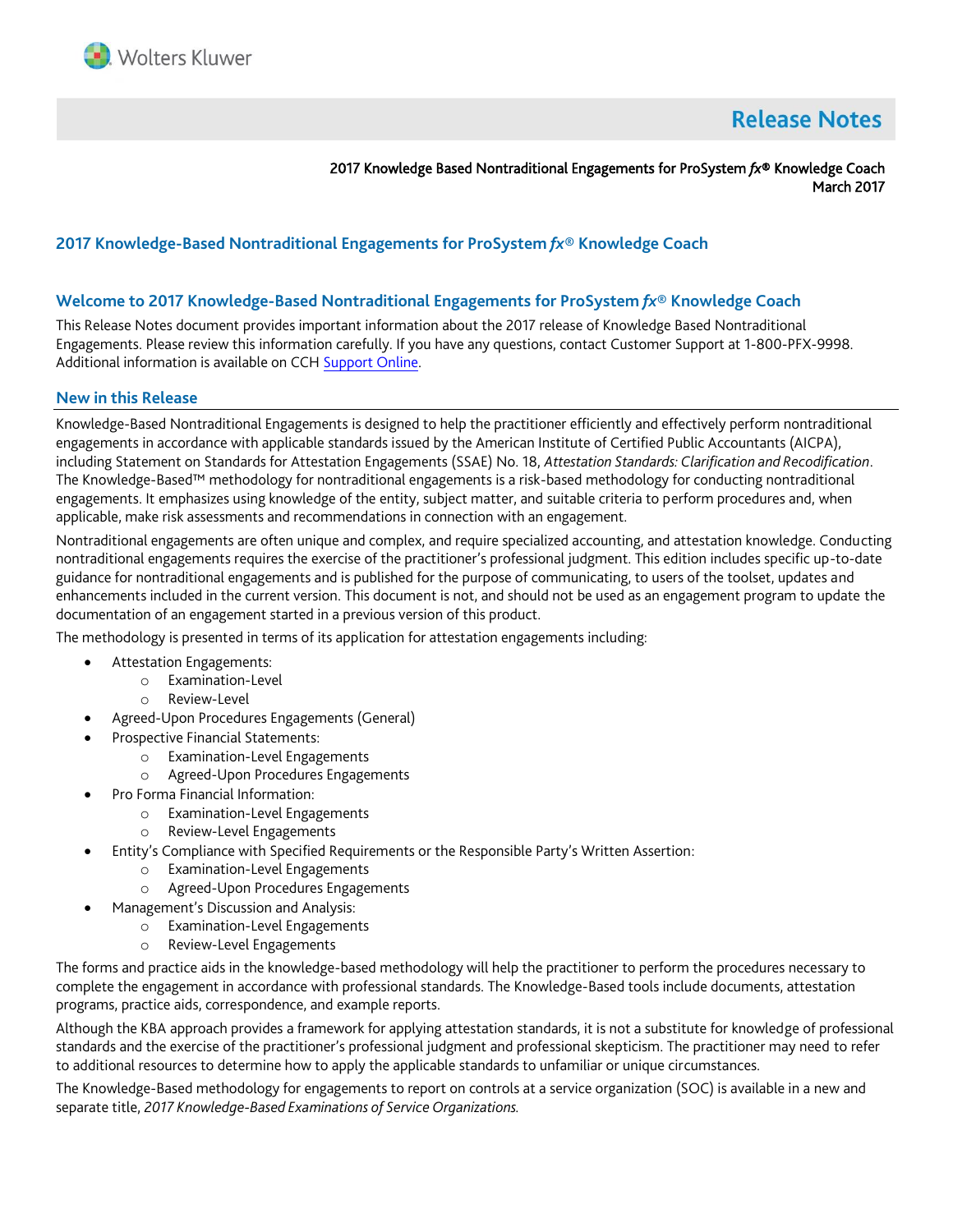The 2017 documents include Accounting Research Material links to specific guidance that provides instant access to detailed analysis related to the steps and processes discussed in the workpapers.

The 2017 edition of Knowledge-Based Nontraditional Engagements features numerous enhancements from the previous content, including:

- The Compilation and Consulting content has been removed from Knowledge-Based Nontraditional Engagements. Compilation engagements are no longer addressed in the attestation standards. All SOC content was removed and a new title (2017 Knowledge-Based Examinations of Service Organizations) was released on February 23, 2017 to cover these types of engagements.
- KBA-103 has been removed and all flow of "Control Deficiency" findings will flow to KBA-101 since an evaluation of control deficiencies are not required by the attestation standards. KBA-101 has been updated to ensure that control deficiencies are properly aggregated and communicated.
- ATT-301 has been replaced by ATT-301N since the requirement in an attest engagement is to understand the subject matter and this would more likely be done in memo form and many of the specific items in ATT-301 would not be applicable. If the user used ATT-301N in the prior release the document will be retained fully and re-indexed as ATT-301. Please remove the old version of ATT-301 from any binder that you roll forward to NTE 2017.
- A new flow of information from KBA-200 to KBA-501 in regards to the type of reporting, subject matter, and stated criteria.
- The Inherent Risk section of KBA-502 has been moved into a new workpaper KBA-503.
- Many new documents in this title as follows:
	- o KBA-503 Basis for Inherent Risk Assessment
	- o ATT-902 Attestation Program: Subsequent Events
	- o AID-101 Overall Examination or Review Engagement Strategy
	- o AID-606 Involvement of an Other Practitioner
	- o COR-210 Communication with Predecessor Practitioner Prior to Client/Engagement Acceptance
	- o COR-211 Request from Entity to Predecessor Practitioner to Release Information to Successor Practitioner
	- o COR-905 Representation Letter: Agreed-Upon Procedures over a Financial Forecast
	- o COR-907 Representation Letter: Agreed-Upon Procedures over a Financial Projection
	- o COR-910 Representation Letter: Compliance Agreed-Upon Procedures Engagement
	- o COR-913 Representation Letter: Engaging Party
	- o RPT-0919 Review Engagement: Qualified Conclusion on Subject Matter (General Use)
	- o RPT-0932 AUP Engagement: Report on Agreed-Upon Procedures in Connection with Claims of Creditors
	- o RPT-0950 Agreed-Upon Procedures Engagement: Report on Projected Financial Statements

#### [Click here](http://support.cch.com/updates/KnowledgeCoach/pdf/guides_tab/2017%20Nontraditional%20Engagements%20Title%20Overview%20for%20Knowledge%20Coach%20Users.pdf) for the 2017 Nontraditional Engagements Title Overview for Knowledge Coach Users

Note: There are three separate content packages for the Knowledge-Based Nontraditional Engagements title. The three packages are listed below. All of on these packages only require one license to be assigned to the user in the Admin Module. Please see the section Installation Instructions below for more information.

- Knowledge-Based Nontraditional Engagements Examinations
- ◆ Knowledge-Based Nontraditional Engagements Reviews
- Knowledge-Based Nontraditional Engagements Agreed-Upon Procedures

In addition, forms and practice aids throughout have been updated to include new examples and tips and, where applicable, to take into account:

New literature, standards, and developments, reflected in the following current audit and accounting guidance:

- AICPA Guide, *Prospective Financial Information*;
- Government Auditing Standards (GAGAS), 2011 Revision
- AICPA Statement on Quality Control Standards (SQCSs) No. 8, *A Firm's System of Quality Control (Redrafted) (QC Section 10)*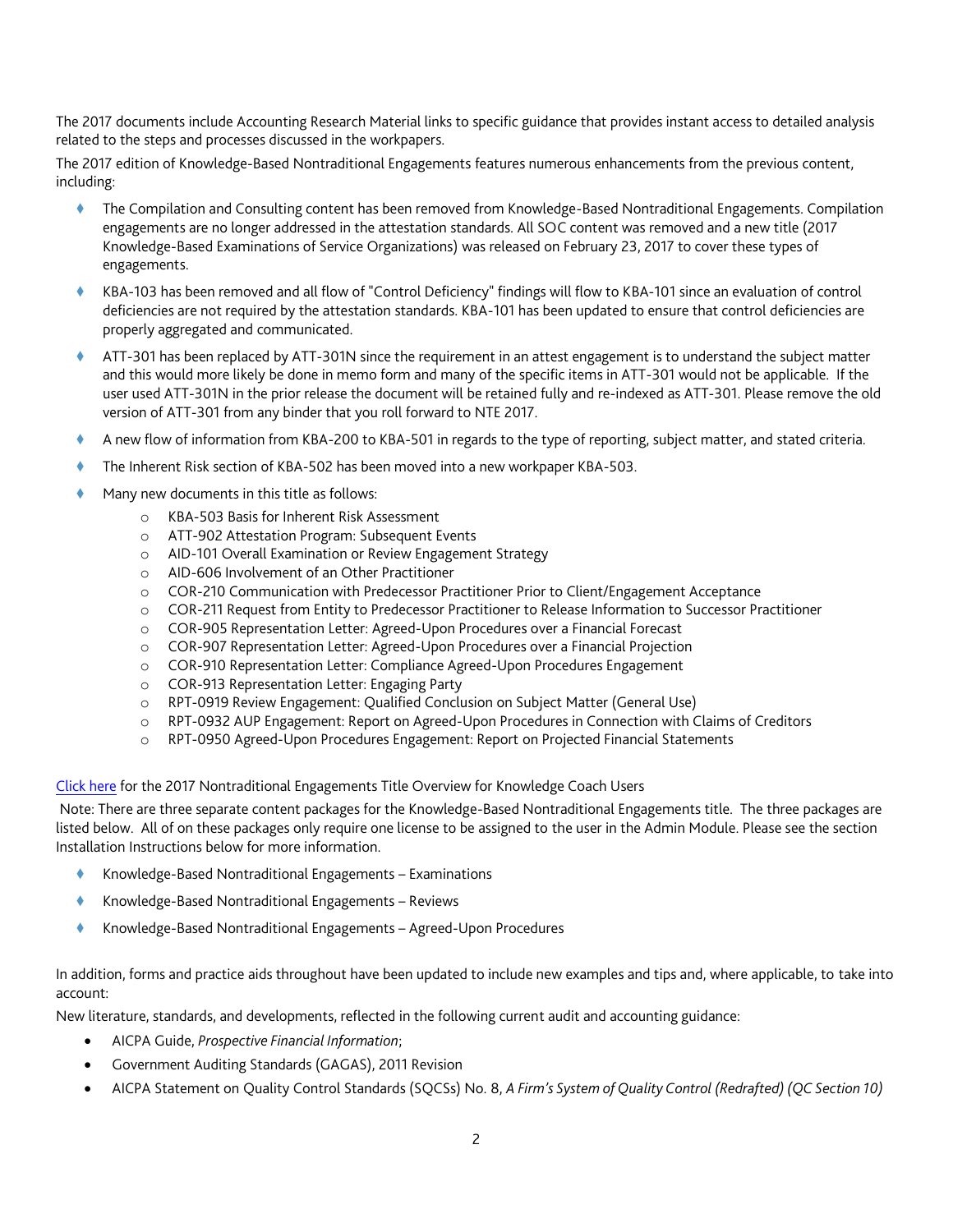AICPA Statement on Standards for Attestation Engagements (SSAE) No. 18, *Attestation Standards: Clarification and Recodification*

#### Important Notes

- Make sure to save changes to workpapers before closing the workpaper or the binder to ensure data is correctly updated.
- If your Current Editor Knowledge Coach MS® Word workpapers become read-only or crash, please do the following:
	- o Keep the binder with the affected workpapers open.
	- o Highlight the workpaper in the binder window and go to Tools > Save Knowledge Coach Answers.
- As of the December 2016 update to Engagement 7.5 and Knowledge Coach 2.5 (7.5.100.1220), you can open binders that contain Knowledge Coach workpapers when logged into the Shared File Room (SFR) mode in Engagement with the following restrictions:
	- o Knowledge Coach workpapers cannot be edited in the SFR mode.
	- o However, Knowledge Coach workpapers can be viewed as read-only, signed off on, and workpaper notes can be written on Knowledge Coach workpapers while in the SFR mode.
	- o Non-Knowledge Coach workpapers can be edited in SFR mode without restriction.

#### System Requirements

- This title MUST be used with ProSystem *fx* ® Engagement version 7.5 or higher, ProSystem *fx*® Knowledge Coach version 2.5 (7.5.100.1192 or higher), and 2016 Financial Statement Base v4 or higher. If you have not installed the ProSystem *fx*® Engagement 7.5 and Knowledge 2.5 (7.5.100.1192 or higher), ensure that you do so before using this title. If you are upgrading from ProSystem *fx*® Engagement 7.1 or lower please contact Technical Support at 1-800-PFX-9998 for detailed instructions.
- A minimum of 4GB of RAM is required for optimal performance when opening and navigating through ProSystem *fx*® Knowledge Coach workpapers.

## **Download Instructions**

Download the 2017 Knowledge Based Nontraditional Engagements from the ProSystem *fx* ®Knowledge Coach Updates section of the ProSystem *fx*® Engagement Support Web site at the following URL[: http://support.cch.com/updates/KnowledgeCoach,](http://support.cch.com/updates/KnowledgeCoach) then select the Knowledge Coach Series and Download file link next to the 2017 Knowledge-Based Nontraditional Engagements. On some occasions the content package file (.KCP) will download with the extension changed to .ZIP. If this occurs, please change the extension of the downloaded file to KCP using all capital letters.

You must install the 2016 Financial Statement Base v4 title before installing the 2017 Knowledge Based Nontraditional Engagements.

The Financial Statement Base title is also available at the following link[: http://support.cch.com/updates/KnowledgeCoach](http://support.cch.com/updates/KnowledgeCoach)

Important: ProSystem *fx*® Engagement version 7.5 or higher and Knowledge Coach version 2.5 must be installed on the computer in order to install this Knowledge Coach title. Additional requirements include Microsoft® Office 2010, Microsoft® Office 2010 Primary Interop Assemblies (PIA) and Visual Studio® 2005 Tools for the Office Second Edition Runtime, Visual Studio® Tools for Office System Runtime version 3.0, and Visual Studio® Tools for the Office System 3.0 Runtime Service Pack 1., Visual Studio® Tools for Office Runtime 4.0 (VSTOR) (32-bit version for 32-bit OS and 64-bit version for 64-bit OS).

The Engagement Knowledge Coach Content Package (KCP) download is a proprietary file that must be installed from within Engagement. Save this KCP file to a location on your local drive and follow the Installation Instructions included in the Release Bulletin.

## **Installation Instructions**

Once you have downloaded your Knowledge Coach title, you will need to add it to the list of titles within ProSystem *fx* ® Engagement. The only additional system requirement is approximately 75MB of disk space to store your Knowledge Coach Program content files. Please refer to the ProSystem *fx* ® Engagement with Knowledge Coach Release Notes for any other system requirements.

After downloading the 2017 Knowledge Based Nontraditional Engagements, do the following:

- Launch the ProSystem *fx* ® Engagement Workpaper Management application so that the Local File Room is displayed. Select Tools > Knowledge Coach Titles.
- The Knowledge Coach Titles window will be displayed.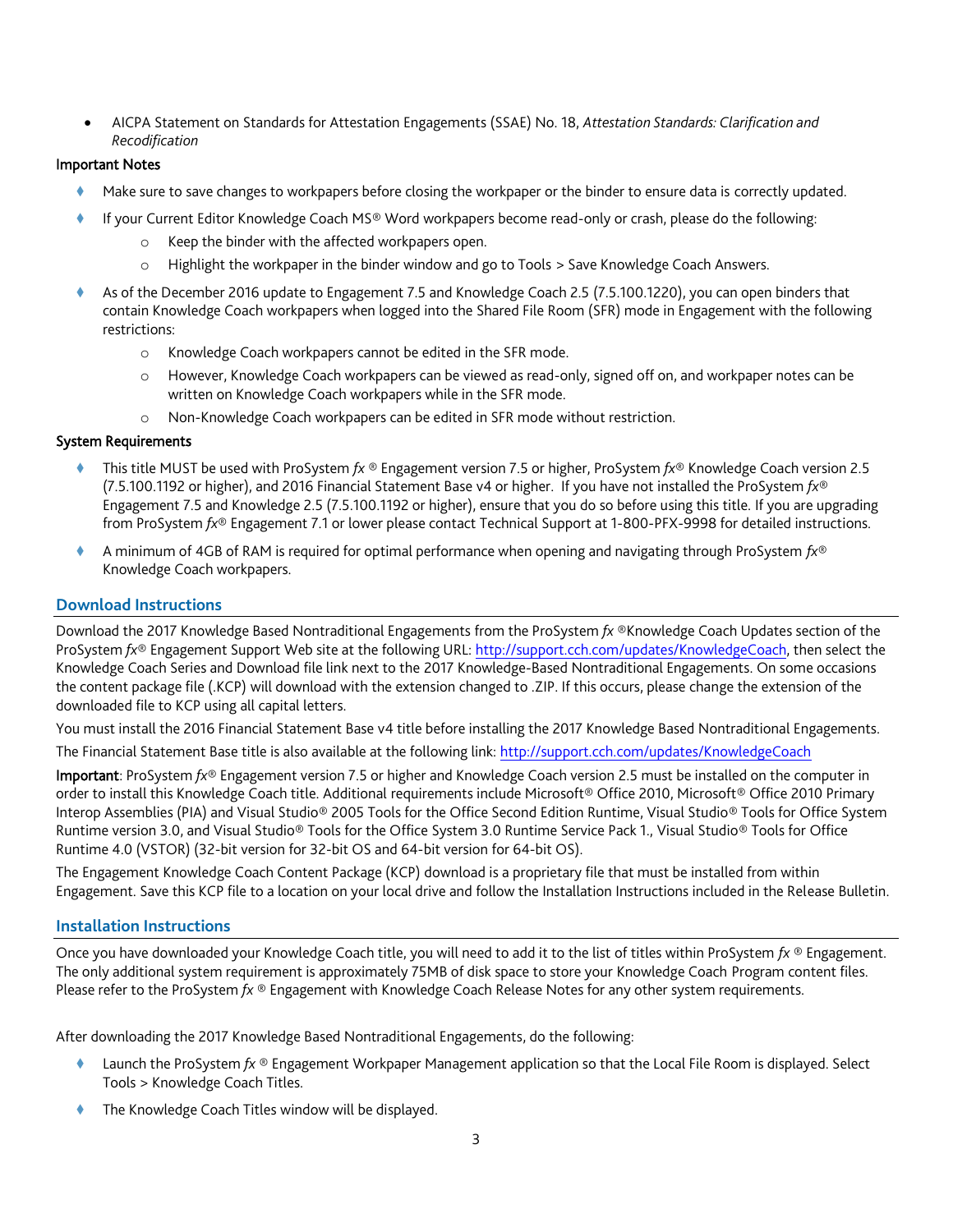- Choose Add Title.
- Browse to the title package file (\*.KCP) that you previously downloaded from the ProSystem *fx* ® Knowledge Coach Support Web site.
- Choose Open.
- The system will display a progress indicator while the title package is added. You will receive a message that the title has been successfully installed once the process is complete.

Note: You can determine this access in the ProSystem *fx*® Engagement Admin module by selecting a staff group and choosing File > Properties > Content "Insert Knowledge Coach workpapers from unreleased titles" option.

To release a title:

- Select one of the Knowledge Coach titles in the list that has been added but is not yet released.
- Choose Release Title. The current date and time will be displayed in the Date released column, and the status will change to "Released."

Note: You must add and assign a Knowledge Coach module as well as the Knowledge Coach title license in the ProSystem *fx* ® Engagement Administrator before using the workpapers.

Important: Once the 2017 Knowledge-Based Nontraditional Engagements titles have been added and released, they will be automatically deployed to other staff members when they login to the "Office" location, or when they synchronize a binder that contains Knowledge Coach workpapers from this title.

## **Online Permission Key**

Permission key files may be downloaded from our Web site a[t https://prosystemfxsupport.tax.cchgroup.com/permkey/download.aspx](https://prosystemfxsupport.tax.cchgroup.com/permkey/download.aspx) or when adding or updating the new licenses within ProSystem *fx*® Engagement with Knowledge Coach version 7.5 and higher. After updating the license file in the ProSystem *fx*® Engagement Admin module, licenses need to be assigned to the staff who will use 2017 Knowledge-Based Nontraditional Engagements.

If you have not already established a Single Sign-on (SSO) account with Customer Service, we urge you to do so at this time.

#### **Accounting Research Manager**

CCH's Accounting Research Manager ("ARM") is the most comprehensive, up-to-date and objective online database of financial reporting literature. It includes all authoritative and proposed accounting, auditing, and SEC literature, plus independent, expert-written interpretive guidance.

Available on ARM, the Knowledge-Based Nontraditional Engagements Guide helps you comply with the most recent professional standards and guidance for the conduct of nontraditional engagements and to integrate the use of practice aids, tools, and other resources with its guidance. This publication supplements and complements the Knowledge-Based documents that are available in Knowledge Coach.

If you subscribe to an ARM library that includes Nontraditional Engagement content, you can link directly to source material from Resources within Knowledge Coach documents. These links have been updated to refer to the accounting standards under the IASB Accounting Standards. Also, if you subscribe to the Knowledge-Based Nontraditional Engagements Guide on ARM, you can take advantage of references to the guide material from within the Knowledge Coach documents.

With Accounting Research Manager, you maximize the efficiency of your research time, while enhancing your results. Learn more about our content, our experts, and how you can request your free trial by visiting [http://www.accountingresearchmanager.com.](http://www.accountingresearchmanager.com/) You can also access the Accounting Research Manager Web site by selecting the item in ProSystem *fx* ® Engagement from the Guidance tab on the Shortcuts bar in the Binder window.

## **Using Your Knowledge Coach Content**

To use your Knowledge Coach Workpaper Templates, open a binder in ProSystem *fx*® Engagement, select the workpaper tab into which you would like to insert the workpaper, and select New Knowledge Coach Workpaper from the toolbar or File menu. The New Knowledge Coach Workpaper dialog appears (Figure 1).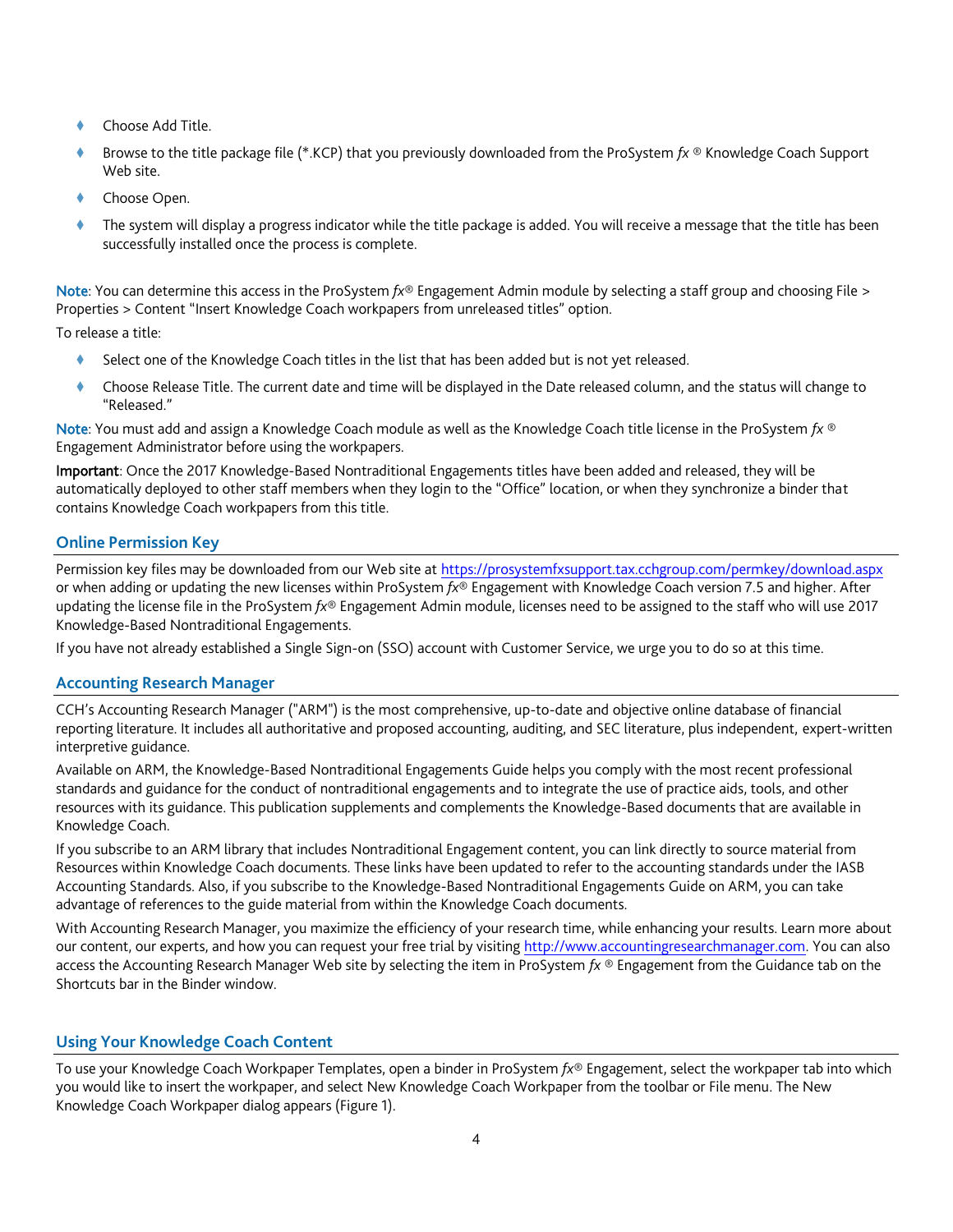Select the New Knowledge Coach Title with the content you would like to use. You can only select titles you have installed. The information displayed changes to reflect the workpaper organization available for the selected title.

Select the Knowledge Coach Workpaper Templates to insert into your binder and click OK. The Selected Workpaper Properties dialog appears. Each workpaper name is automatically loaded into the Name field. Add a workpaper index in the Index field and make any Name modifications you desire. You can also modify the tab location or the roll forward settings for each workpaper. Then click OK.

 $\times$ 

The integrated Knowledge Coach workpaper is now inserted into your engagement binder. For more information on how to use Knowledge Coach workpapers in your binder, see the Knowledge Coach User Guide.

New Knowledge Coach Workpaper

| Industry title selection                                                                                                  | Workpaper selection                                                                                                                                                                                                                                                                                                                                                                                           |                                                                                                                                |
|---------------------------------------------------------------------------------------------------------------------------|---------------------------------------------------------------------------------------------------------------------------------------------------------------------------------------------------------------------------------------------------------------------------------------------------------------------------------------------------------------------------------------------------------------|--------------------------------------------------------------------------------------------------------------------------------|
| 1Q<br>$\leftarrow$                                                                                                        | Add independent workpapers without foundation workpapers                                                                                                                                                                                                                                                                                                                                                      | ł.<br>-립                                                                                                                       |
| 2017 KBA NTE Agreed Upon Procedures<br>2017 KBA NTE Examinations<br>2017 KBA NTE Reviews<br>$\checkmark$<br>$\rightarrow$ | ⊞…⊡<br>000-Resources<br>100-The Communications Hub<br>画「<br>200-Pre-Engagement Procedures<br>画「<br>面板<br>300-Risk Assessment-Understanding the Entity & Environment<br>600-Engagement Procedures-Reliance on Others<br>田…<br>700-Engagement Procedures-Tests of Internal Controls<br>面一<br>800-Engagement Procedures-Substantive Tests<br>由…<br>900-Evaluating, Concluding & Reporting Procedures<br>面面<br>OK | Details of selected workpaper<br>Highlight a workpaper or select<br>a workpaper check box to see<br>details.<br>Help<br>Cancel |
|                                                                                                                           |                                                                                                                                                                                                                                                                                                                                                                                                               |                                                                                                                                |

Figure 1 - New Knowledge Coach Workpaper

## **Additional Information on Knowledge Coach and the KBA Methodology**

Knowledge-Based Methodology for Nontraditional Engagements- Allows the results of one set of procedures to become the input for the next. The key components of the KBA methodology include:

- An Overview that guides practitioners through the methodology;
- Knowledge-Based Attestation documents, integral to the risk assessment and overall attestation processes, which contain steps and procedures required by professional standards;
- Customizable Engagement Programs that take practitioners through related steps and procedures;
- Practice Aids to help practitioners complete steps or processes outlined in the overall engagement programs;
- Practitioner's Reports that provide a variety of sample practitioner's opinions on nontraditional engagements; and
- Correspondence documents that provide sample engagement and representation letters to be used to comply with professional standards, SSAE and SSCS requirements, and in many other common situations.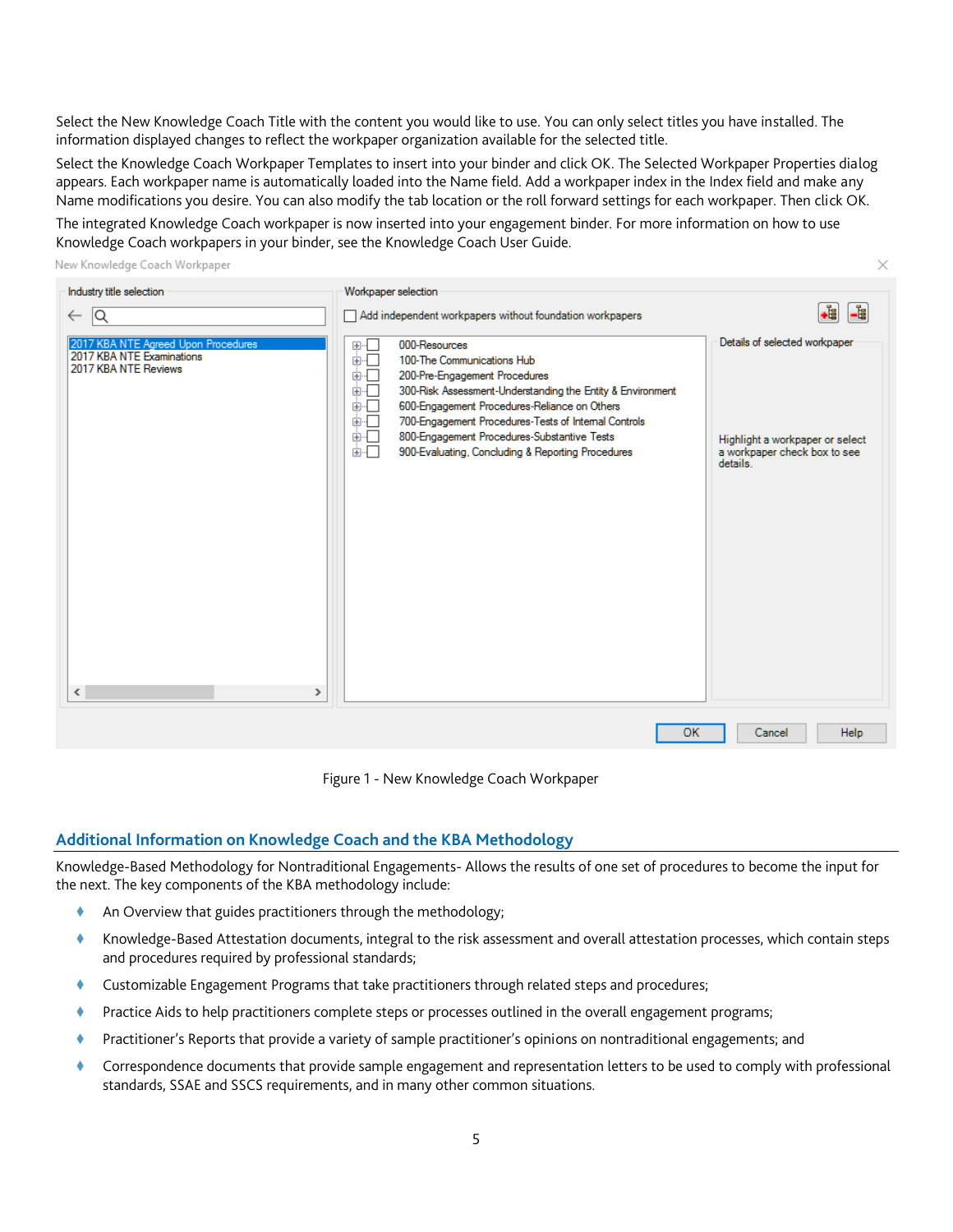#### ProSystem *fx*® Knowledge Coach

- ProSystem *fx*® Knowledge Coach functionality allows practitioners to use the Knowledge-Based-Audit methodology more efficiently by eliminating the need for duplicate entry of the same information, tailoring audit documentation to each particular engagement, and documenting the link between risks identified and procedures performed. ATT-100 Tailoring Question Workpaper is a document in Knowledge Coach that presents engagement-level questions designed to aid in tailoring the engagement documentation to fit each client. Completing the questions helps the practitioner avoid duplication and unnecessary workpapers.
- Before you begin your engagement, please review the guidance in ATT-101 through ATT-113 Overall Attestation Programs. These workpapers are intended to be your road map through a Knowledge-Based methodology. You should start your audit with ATT-100 Tailoring Question Workpaper and ATT-101 Overall Attestation Program.
- Risks can be captured via the Risk Summary task pane from any Knowledge Coach workpaper by the current editor of KBA-501 Summary of Risk Assessments. This allows the user to continuously assess risks during the engagement. Several workpapers prompt the consideration of the presence of risks, but the Risk Summary task pane must be used to document those risks. All documented risks flow to the Risk Summary. To ensure risks show in findings tables, make sure to check the "workpaper identified in" field of the Risk pane.
- Information Flow helps cut down on the time spent duplicating information across forms. In addition, the flow of consistent information ensures that information and updates to information are not missed between workpapers. Drill-down functionality helps the user navigate quickly to the source of the information, aiding in the review of the audit file.
- Diagnostics help keep track of unresolved issues like unanswered questions, incomplete risks, program steps not linked to risks or relevant assertions, missing workpaper, and more.
- Links to Accounting Research Manager (ARM)-If you subscribe to an ARM library that includes attestation content, you can link directly to source material from Resources within Knowledge Coach workpapers. These links have been updated to reference to the accounting standards under the FASB Accounting Standards Codifications and the auditing standards issued by the AICPA. Also, if you subscribe to the Knowledge-Based Nontraditional Engagements Guide on ARM, you can take advantage of links to the audit guide material from within the Knowledge Coach documents.
- Interpretive Guidance is integrated into each Knowledge Coach template through the Tips view of each new task pane. Informational features include Practice Points, Examples, Optional Workpapers, and Resources to help practitioners work more effectively and efficiently. You can also navigate from Resources within a document or the tip pane directly to CCH's Accounting Research Manager and industry audit guides by simply clicking on the Reference.

| Download<br>Description:  | 2017 Knowledge-Based Nontraditional<br>Engagements(3/23/2017)                                |
|---------------------------|----------------------------------------------------------------------------------------------|
| Version:                  | Engagement v. 7.5 with Knowledge Coach 2.5 or higher and<br>2016 Financial Statement Base v4 |
| Release Date:             | March 2017                                                                                   |
| File size:                | 18MB                                                                                         |
| Approx. Download<br>Time: | 42 minutes at 56 kbps                                                                        |
| License:                  | Full Version                                                                                 |
| Platforms:                | Windows® 7, 8, 8.1, 10                                                                       |
| Office:                   | Microsoft <sup>®</sup> Office 2010 or higher required                                        |